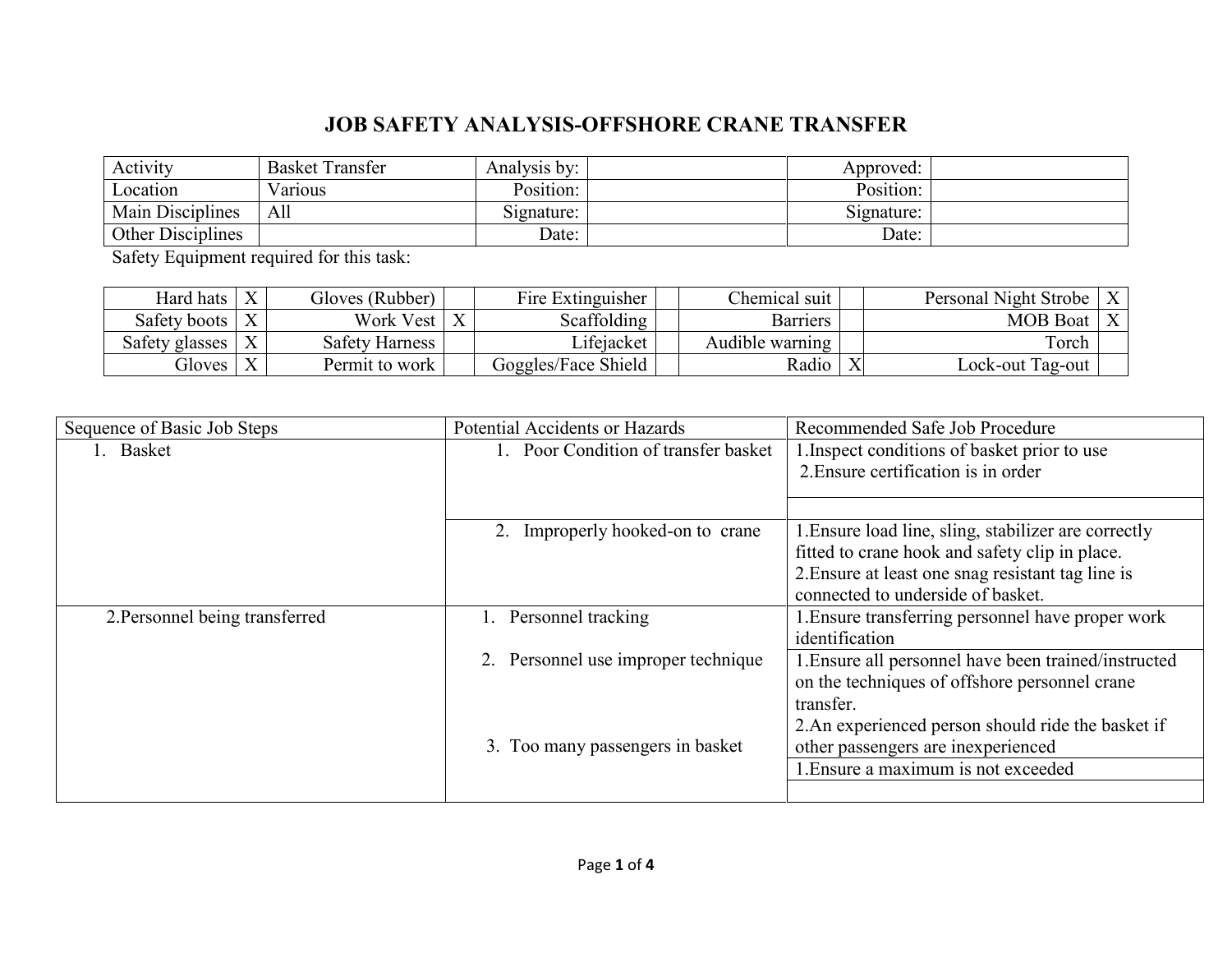| Sequence of Basic Job Steps | Potential Accidents or Hazards                | Recommended Safe Job Procedure                           |
|-----------------------------|-----------------------------------------------|----------------------------------------------------------|
|                             | 4. Passenger does not feel confident or       | 1. Supervisor to assess confidence/fitness of            |
|                             | worries about his safety of ability to do the | passenger and remind them that transfer is done on a     |
|                             | transfer                                      | voluntary basis (STOP program)                           |
|                             |                                               | 2. Passenger should refuse to transfer by basket, if     |
|                             |                                               | unsure                                                   |
| 3. Crane                    | 1. Unsuitable crane                           | 1. Use only cranes suitable for man riding               |
|                             |                                               | 2. Regular maintenance                                   |
|                             |                                               | 3. "Freefall" or non-powered lowering mode is            |
|                             |                                               | deactivated                                              |
|                             |                                               |                                                          |
|                             | 2. Crane driver                               | 1. Crane driver performing the lift should be            |
|                             |                                               | experienced and competent in personnel transfers.        |
|                             |                                               | 2. Crane driver should have a good line of site at the   |
|                             |                                               | take-off point-line of travel and landing site.          |
|                             |                                               | 3. Crane driver should have a communication line         |
|                             |                                               | with the banksmen and basket <i>i.e.</i> radio           |
|                             |                                               | 4. Transfer should be performed smoothly                 |
|                             |                                               | 5. Basket should be moved over the water                 |
|                             |                                               | immediately after takeoff.                               |
| Travel path<br>4            | 1. Unsuitable take-off point                  | 1. Take-off point should be in an open area free of      |
|                             |                                               | obstruction and completely visible to the crane          |
|                             |                                               | driver.                                                  |
|                             | 2. Other lifting operations                   | 1. The supervisor should ensure that other lifting       |
|                             |                                               | activities will not interfere with the lift or safety of |
|                             |                                               | the passengers                                           |
|                             |                                               |                                                          |
|                             | 3. Obstructions/restrictions between take-    | 1. A clear lift path should be determined prior to any   |
|                             | off and landing points                        | decision to conduct basket transfers. Any potential      |
|                             |                                               | obstructions/restrictions should be discussed by all     |
|                             |                                               | involved. Not lift should take place if the basket       |
|                             |                                               | cannot be safely transferred.                            |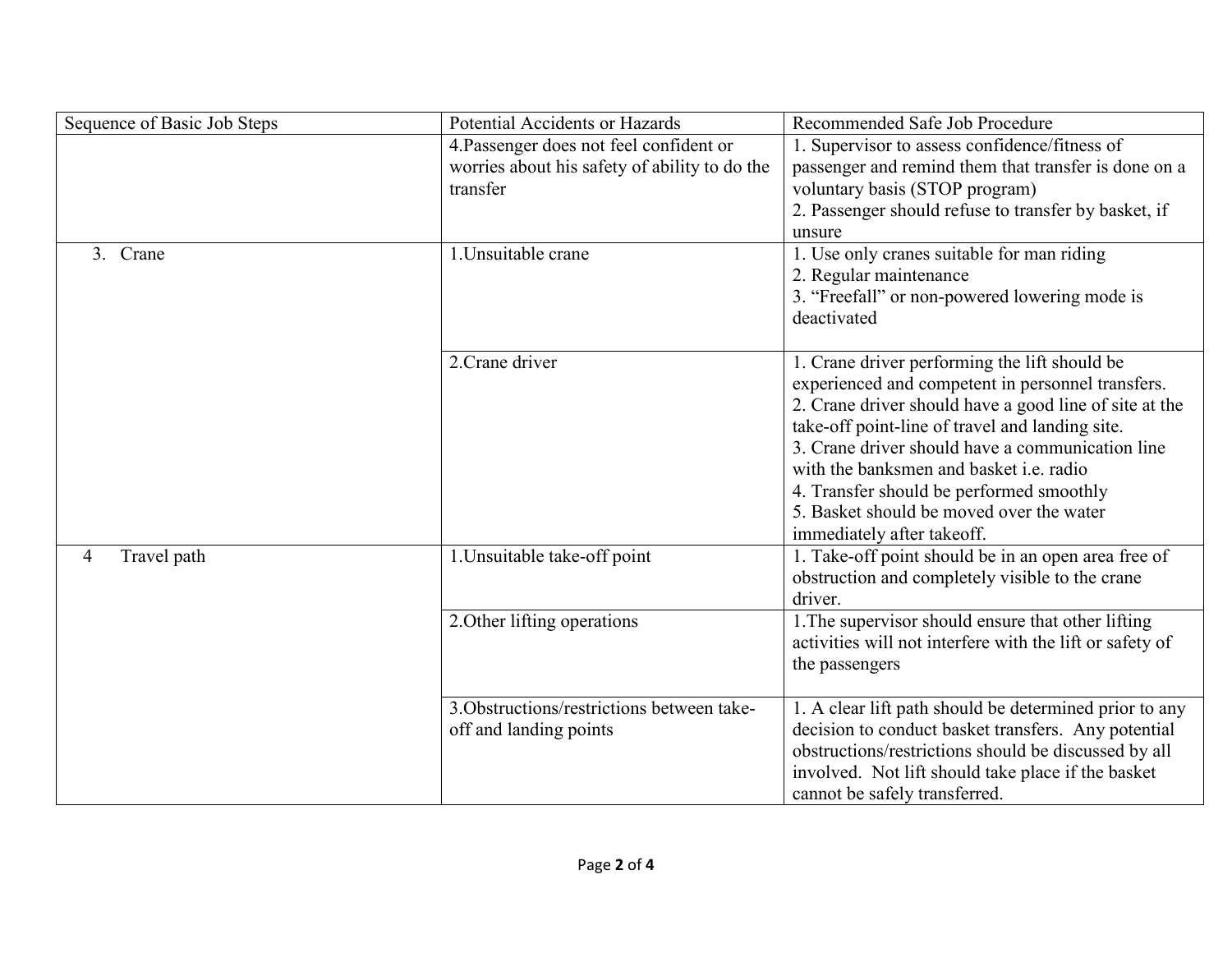| Sequence of Basic Job Steps | Potential Accidents or Hazards                                    | Recommended Safe Job procedure                                                                                                                                                                                                                                                                                                                         |
|-----------------------------|-------------------------------------------------------------------|--------------------------------------------------------------------------------------------------------------------------------------------------------------------------------------------------------------------------------------------------------------------------------------------------------------------------------------------------------|
|                             | 4. Unsuitable landing point                                       | 1. A clear landing area should be established prior to<br>any transfer.<br>2. The landing pint should be in an open area free of<br>obstruction and completely visible to the crane<br>driver.<br>3. The landing should be large enough to enable a<br>safe landing and debarkation.                                                                   |
|                             | 5. Landing area is outside of reach of crane                      | 1. Required radius / lift height to be checked prior to<br>transfer                                                                                                                                                                                                                                                                                    |
| 5. The Transfer             | 1. Crane lifts basket before passengers are<br>ready              | 1. Crane driver should have clear view of basket and<br>passengers.<br>2. Crane driver should start lift only upon receiving<br>the banksman's instructions.<br>3. Banksman should check with passengers that they<br>are ready before giving instructions to crane driver.<br>4. Crane driver and banksman, should have radio<br>contact established. |
|                             | 2.C.O.G. basket differs to C.O.H > caused<br>by vessel movements. | 1. Crane driver / banksmen to check and compensate<br>before starting lift.<br>2. Rigger to control movements using tag line.<br>3. Passenger to remain alert to "swing" movements.                                                                                                                                                                    |
|                             | 3. Passenger falls from basket                                    | 1. Passenger to hold on to basket using both hands<br>interlocked together<br>2. passenger is not to wave, photograph, or any other<br>activity that jeopardizes safety of passengers<br>3. Passengers should be wearing floatation devices                                                                                                            |